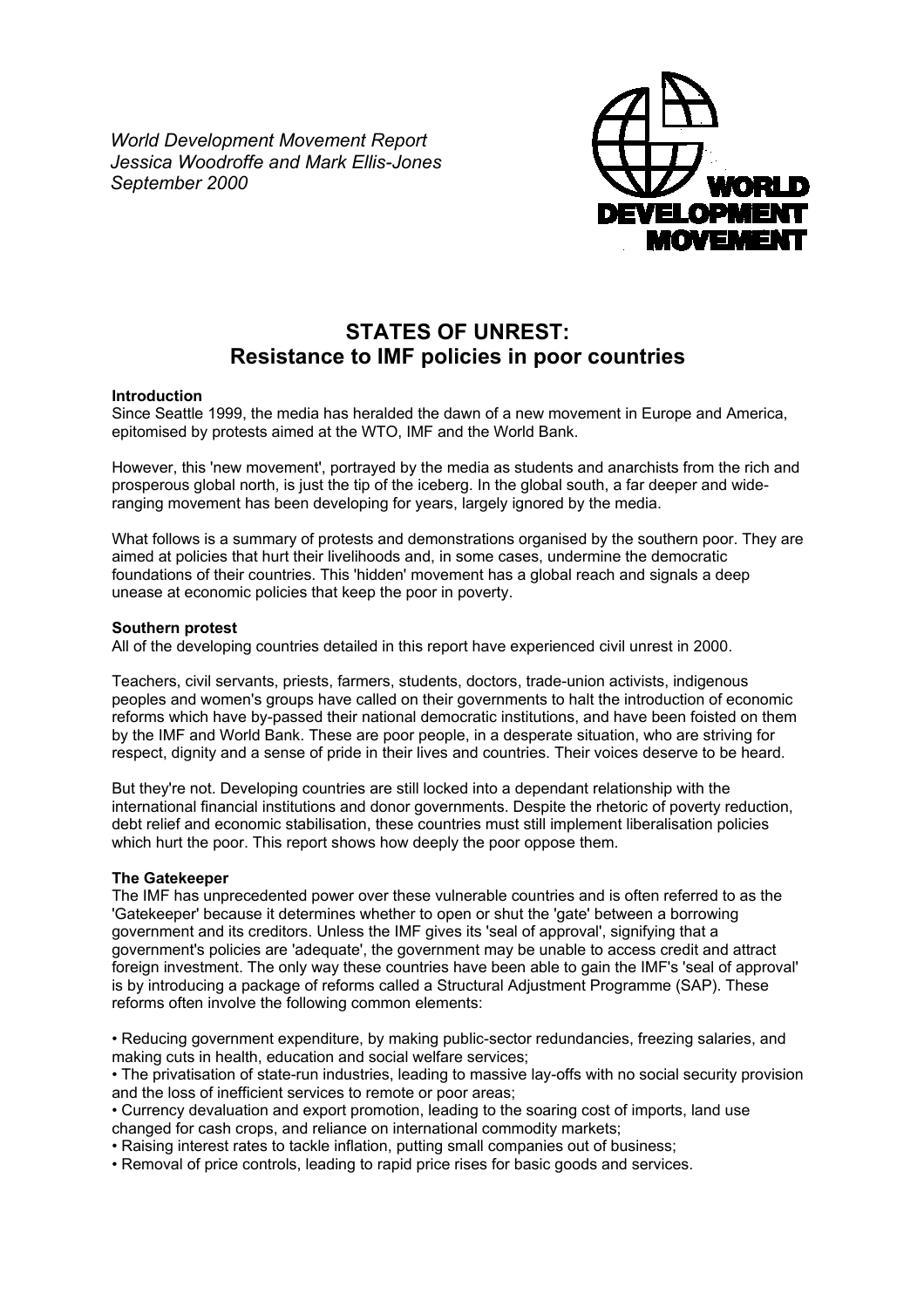In 1999, these notorious SAPs underwent a transformation following criticism of their content and undemocratic nature. At the Annual Meetings in 1999, the Enhanced Structural Adjustment Facility (ESAF), responsible for providing loans to up to 80 countries, was renamed the Poverty Reduction and Growth Facility (PRGF). In addition, Poverty Reduction Strategy Papers (PRSPs), which must be drawn up in consultation with civil society, were introduced to meet fears that governments lacked 'ownership' of SAPs. But early evidence suggests that PRGF conditions are almost identical to the old ESAF conditions, and that PRSPs will closely resemble SAPs. The names may have changed but the economics has stayed the same.

For countries outside the remit of the PRGF, the IMF remains as inflexible as ever. Loans from the IMF are always conditional on the implementation of structural reforms, and countries seeking the IMF's international 'seal of approval' are always 'encouraged' to continue with SAP-style policies.

All these policies hurt the poor. Developing countries have few choices - either implement policies illsuited to their country or risk economic isolation. Most governments, seeking to retain power and be accepted internationally, choose the IMF over their own people.

#### **Demolishing democracy**

One of the objectives of IMF and World Bank conditions is to leave economies well governed and increase stability. Instead, SAPs have undermined the ability of democratic governments to set their own priorities and policy objectives; instead, they often rush through economic reforms without adequate legislative or democratic processes. While governments are held responsible for the social and economic upheaval which results, the IMF and World Bank escape largely unscathed.

These institutions have little accountability to any electorate, and remain forever at arm's length. At best, they offer advice to the governments 'to continue building the necessary political support for reforms', and at worst distance themselves completely from failed programmes, blaming inadequate political will or corruption.

SAPs, which cut back the role of the state, ignore the basic function of governments - to provide social services to their citizens. If governments are unable to provide these services because of budget cuts or debt servicing, governments lose their legitimacy in the eyes of their citizens.

It would be wrong to suggest that developing countries have no responsibility. Some have embraced the proposals willingly, others have been guilty of corruption. But our point is that civil society's attempt to democratise their own governments is made substantially more difficult, if not impossible, by the imposition of IMF conditions. There is no room for flexibility in negotiations with the IMF.

This is compounded by the revamp which seeks to dress SAPs up in the rhetoric of PRSPs, which could make matters much worse. The policies will stay the same, but instead of being explicitly prescribed by the IMF, they will be covertly pushed on government officials by 'IMF advisors'. In the long run, PRSPs will only help the IMF pass the buck when things go wrong.

When democracy is undermined and governments are unable to act in the interests of their electorate, one of the only channels left is for citizens to demonstrate. Civil unrest, demonstrations and strikes should indicate to governments, law-makers and the international community that policies are not working.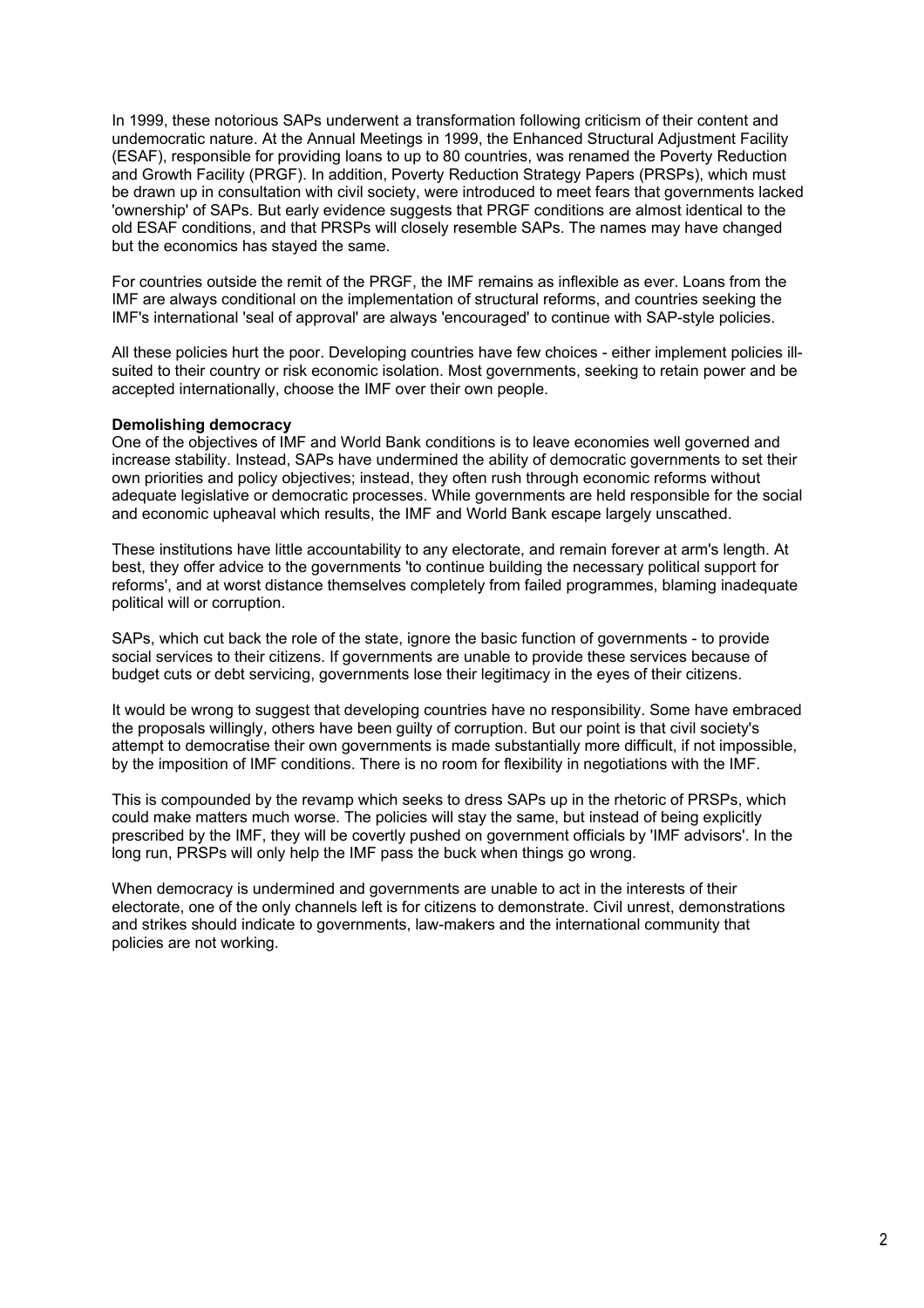## **COUNTRY REPORTS**

## **ARGENTINA**

#### *IMF overview*

*In March 2000, the IMF approves a US\$7.2 billion three-year stand-by credit on the condition that the Government continues with key fiscal and structural reforms. Within the agreement, there is specific reference to the importance of "the proposed labour market reform and deregulation", and to "the further reform of the social security system".*

## **December 1999**

**A wave of strikes hits the newly elected centre-left Government as it tries to introduce reforms of its labour laws in response to discussions with the IMF**. The reforms will dilute the trade-union movement and reduce the rights of workers. Mr Montoya, one of the leaders of Argentina's biggest union umbrella group, the General Confederation of Labour (CGT), has already likened the strikes to the ones which caused economic and social chaos in 1983-89, leading to the downfall of the then President, Raul Alfonsin. Montoya says that Mr De la Rue, Argentina's current President is "committing the same error as Alfonsin".

## **27 April 2000**

The package of labour reforms is passed by the Senate, while thousands of demonstrators picket Congress, leading to violent clashes with the police in which more than 30 people are injured and about 50 arrested.

## **May 2000**

**IMF-prescribed Government cuts in the social security system lead to violent demonstrations** in the Salta region. Peaceful protests erupt into violence after demands for unemployment benefits and severance pay are ignored by local officials who can no longer provide them. The protesters set fire to public offices before being subdued by armed riot police, leaving dozens injured and many arrested. Rural communities in a similar situation block roads and organise protests to disrupt visiting government officials in an effort to voice their concerns about the increasing deterioration of social provisions.

## **31 May 2000**

**Protests against the IMF austerity plan, which will raise taxes, reduce social spending and cut salaries, culminate with 80,000 people taking to the streets**. The protest is called by the three largest trade unions, the Catholic Church (usually too conservative to support such actions) and politicians, from both the governing Alianza coalition and opposition parties. Protester**s** likened the IMF to a 'financial dictatorship' and promised 'fiscal disobedience' by refusing to pay their taxes, which have jumped from 8 to 22 per cent. One of the 14 dissident members of the Alianza coalition states that "we want to insist that the Government apply the programme for which it was elected and not this series of adjustments that only serve to shrink the internal market and create a recession". Guillermo Garcia Canedo, the secretary of the Social Pastoral Argentine Episcopate of the Catholic Church, backs the march to uphold the recommendations of Pope John Paul II, who wants the IMF and World Bank reformed. Canedo says, "It is essential to create unity among social sectors in order to firmly tell the IMF we have had enough of its adjustment policy."

In a survey by the Argentina-based Centre for Public Opinion Studies, **70 per cent of those polled identify the IMF as responsible** for budget adjustments, 65 per cent believe its policies are not successful, and 88 per cent maintain that the Government should place limits on the IMF's requirements. In a separate poll, the approval ratings for the Government's economic policy fall from 35 per cent in January to 13 per cent in July.

## **9 June 2000**

**In continued defiance of the new IMF-prescribed labour laws, a 24-hour general strike** is supported by more than 7.2 million workers. The President, Fernado de la Rua, is reported as saying that the Government has no choice but to meet targets set by the IMF. The report continues that the Government and the workers are in deadlock, and more strikes and disruptions are inevitable.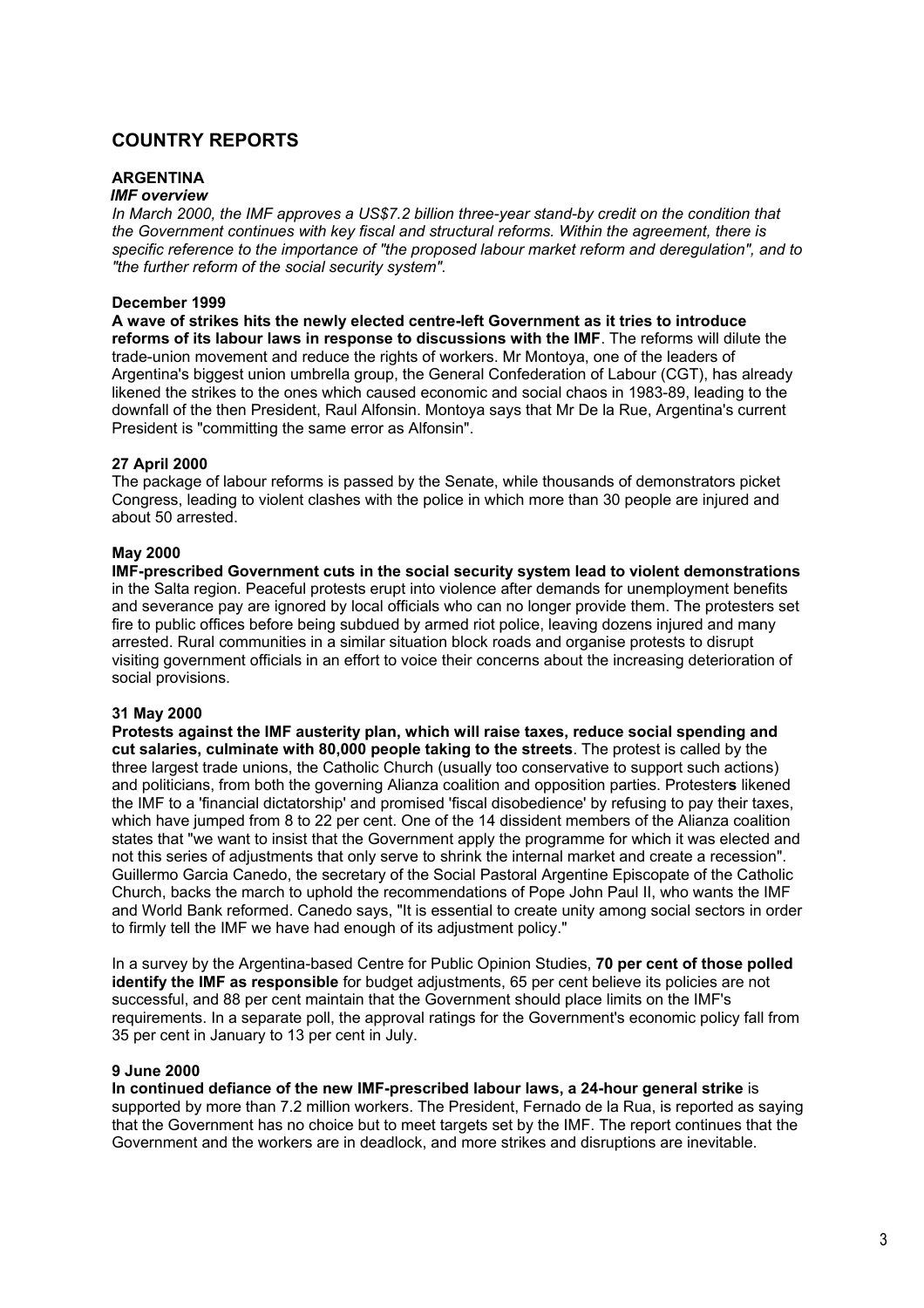### **29 August 2000**

Teachers and scientists go on a one-day **strike** to protest against a 12 per cent cut in wages. These wage cuts are in line with IMF austerity measures.

In August, the *Financial Times* reports how **"a wave of discontent is sweeping across Argentina**, eroding the government's political capital and prompting it to adopt desperate measures to create jobs and kick-start the economy. But the measures may have backfired and put the brakes on the economy [and] even supporters of the governing Alliance will be looking to distance themselves from an unpopular government." The *FT* fails to mention the IMF's complicity in the Argentina's social turmoil and the Government's failed programme of reforms.

## **The Argentine courts find the IMF directly responsible for Argentina's debt**. In an

unprecedented judicial ruling, condemning the illegitimate origins of the country's debt amassed during the military dictatorship of 1976-83, Judge Jorge Ballestro says that the outstanding debt is part of "a damaging economic policy that forced [Argentina] on its knees through various methods, and which tended to benefit and support private companies - national and foreign - to the detriment of society." The ruling specifically cities the IMF as being responsible and states that "it could not pass unnoticed among the IMF authorities who were supervising the economic negotiations". As the hearing concludes, more than 5,000 people gather outside the congressional building in the capital to demonstrate their support.

## **BOLIVIA**

#### *IMF overview*

*Bolivia has been working with the IMF since 1985, and received an ESAF loan for US\$138 million in September 1998, which set out "plans to privatise all remaining public enterprises", including the water industry. In February 2000, the IMF grants another US\$46.1 million PRGF loan in addition to US\$1.3 billion in debt relief under the Enhanced HIPC Initiative. These are granted on the condition of Bolivia's continued "progress in the implementation of structural reforms."* 

#### **December 1999/January 2000**

**IMF structural adjustment reforms lead to water prices in Cochabamba, Bolivia's third largest city, rising by as much as 200 per cent, provoking widespread protests**. The average water bill is estimated to equal 22 per cent of a monthly wage of a self-employed man and 27 per cent for a woman. In January, an alliance of factory workers, farmers, students and environmentalists protest against the continued high price of water in the city. After the protesters shut down the city for four days, the Government promises to reverse the rate increase.

#### **February 2000**

**The Government cannot act on its promises due to the IMF conditions**. More than **1,000 protesters** take to the streets and are confronted by a similar number of riot police and soldiers, who disperse them with baton charges and tear gas. More than 175 people are injured and two are blinded. The Government again responds by promising a price freeze until November when they promise to re-open negotiations.

#### **April 2000**

Water prices still do not change. Exasperated by the Government's lack of commitment to alleviating the situation, more protesters take to the streets, this time joined by more than 1,000 rural peasants fighting the privatisation of rural water supplies. Protesters block roads and demonstrations explode into violence. The town hall is stormed.

The President, Hugo Banzer, declares **a state of emergency**, restricting civil liberties. Protest leaders are arrested. Rubber bullets are replaced by real ones. Bolivian television shows an army captain firing into an unarmed crowd. Only then does the Government revoke the concession of the multinational controlling the city's water. Reports claim that as many as eight people are dead, including two farmers, two soldiers, one police officer and three protesters.

In La Paz, there are also scattered protests in which 30 people are injured and 11 students arrested. In a separate incident, hundreds of police officers go on strike in the capital, demanding salary increases.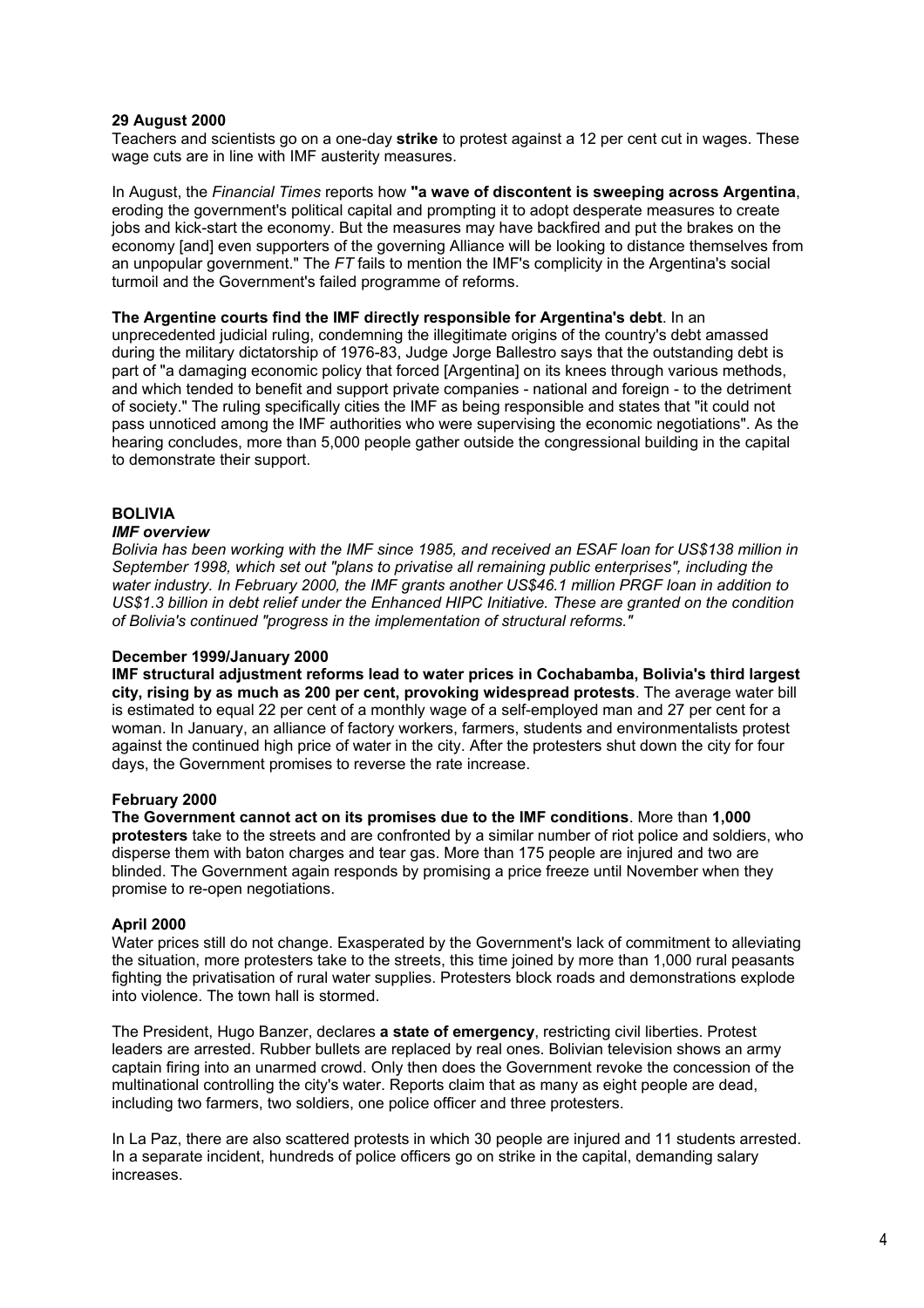An Inter Press Service report claims that the protests are the President's "lowest point in his two years and eight months in office because it deepened existing conflicts and created a general feeling of contempt for the government". It also suggests that the failure of the Government to deal with the protests democratically is an expression of disenchantment with Bolivia's democracy. Erick Torrici of the Andean Community of Nations and an expert at the Andean University says, "Such as it stands, democracy is reaching its limits. The content of recent demonstrations responds to a situation that reveals the inadequacies of a merely electoral democracy." Maria Teresa Segada, a specialist from the Higher University of Sans Andres, explains further how "when the neoliberal economic model was implemented in 1985, [with the beginning of SAPs] government leaders asked the Bolivian people for patience and sacrifice, but now, 15 years later, patience has run out because the model did not meet expectations."

While the country is in turmoil, however, the National Forum on Poverty Reduction, organised by Jubilee 2000 in La Paz, undertakes the largest public consultation exercise in the country's history, involving 429 participants, including 90 departmental delegates, 275 representatives from 114 organisations and 64 international representatives. The aim of the forum is to assess key areas for poverty reduction in the country, and runs alongside the government's National Dialogue, which is part of its PRSP consultation exercise. Liana Cisneros from the Latin America Jubilee 2000 Network says, "The creditors' response to Bolivia's debt crisis has consistently been inadequate. Poverty levels in Bolivia remain devastating. The IMF would do well to study the findings of the Forum for ideas on how to reduce poverty."

### **BRAZIL**

#### *IMF overview*

*In November 1998, the IMF offers Brazil a US\$18 billion stand-by loan. Conducting their fifth review of the agreement the IMF "noted with satisfaction" the success of the Brazilian economy, although it "encouraged the Brazilian authorities to press ahead with their privatisation efforts and the further liberalisation of external trade*".

#### **April 2000**

A Tribunal on Foreign Debt in Rio de Janeiro claims that "**the policies of the IMF have proved disastrous** and have increased the foreign debt even more, while imposing the endless moratorium on social spending. Those who must pay the debt are children, workers in rural areas and the countryside, black people, indigenous people and the environment." The Tribunal, organised by Jubilee 2000, includes Dr Luiz Cernichiaro, Minister of the Supreme Court, Federal Judge Dra Maccalos and other prominent lawyers. It has the backing of trade unions, the Catholic Church and the Landless Movement.

#### **September 2000**

**A referendum asking whether Brazil should discontinue IMF reforms is backed by more than a million people**. Organised by the National Council of Bishops and Jubilee 2000, the 'unofficial' referendum is a marked success. On the 7 September, to mark the end of six days of voting and Brazil's Independence Day, a demonstration draws thousands of protesters under the banner of Cry of the Excluded. All the main cities in Brazil are "crammed", say reports, with more than 100,000 people in Sao Paulo. The Government had previously called the referendum "stupid" and an isolated project undertaken by "minorities".

## **COLOMBIA**

#### **IMF overview**

*In September 1999, the IMF approves a three-year credit worth US\$2.7 billion in support of "the government's structural reform agenda", which includes policies to "downsize the public sector, mainly through privatisation, and reduce public sector spending". In the annual review of this agreement, the IMF "welcomed the continuation of the recovery of Colombia's economic activity, despite the challenges posed by the political and security situation", and describes the importance of dealing with the programme's "social fall-out" if private and foreign investment is to continue.*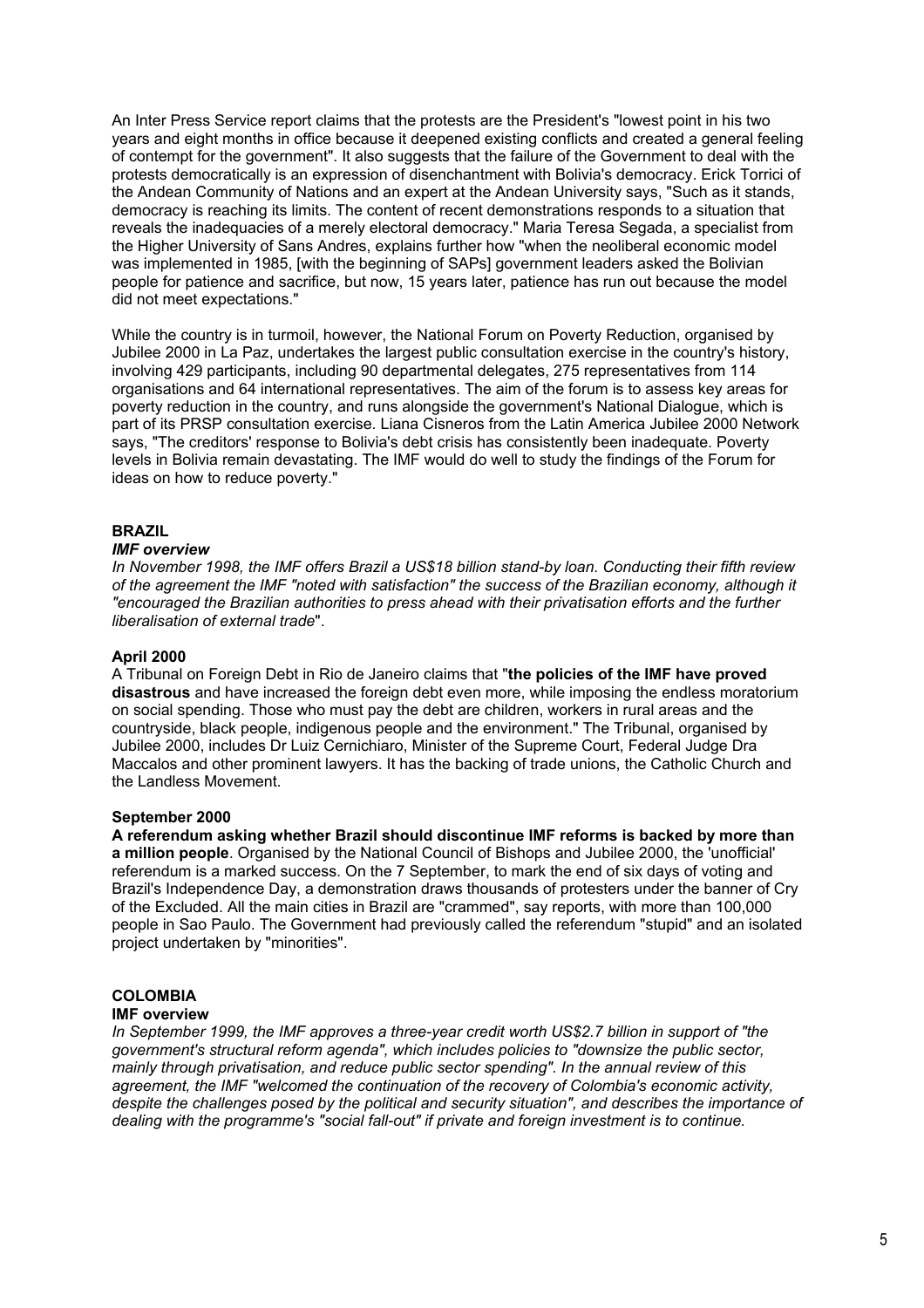#### **3 August 2000**

About 15,000 workers go on a **24-hour general strike to protest against IMF-imposed austerity** measures being implemented by President Andres Pastrana. Colombia has the highest unemployment rate in Latin America, with 20 per cent of the population without work. The recent 2001 budget is announced by the Finance Minister as the budget of "sweat and tears", with 5,000 public sector jobs to go and wage increases to be kept below the rate of inflation. There will be little compensation of workers as the Government continues its cutbacks on social security provision. The conditions laid out in the US\$2.7 billion IMF loan require Colombia to further open its economy, privatise public companies and cut back spending.

## **COSTA RICA**

#### *IMF overview*

*In 1995, Costa Rica was granted an IMF stand-by credit for US\$78 million on the condition that "private sector participation in areas previously reserved for the public sector is increased" and "a far greater role by foreign investors in areas such as electricity generation, insurance and banking" is provided for. In the 1999 annual review of Costa Rica's economic programme, the IMF urges the "prompt approval of the draft legislation to open up electricity generation, telecommunications, and the insurance sector to private sector participation as essential."* 

Often known as the **Switzerland of the Americas**, Costa Rica has a sound reputation for democracy, peace and good welfare provision. The Costa Ricans have managed to by-pass much of the internal conflict and strife which has racked their neighbours. As *The Economist* points out, "Costa Rica has other advantages, rare in the region. These include a democratic tradition, respect for the rule of law and a well-educated workforce."

**However**, **market reforms, bolstered by the IMF, seem to threaten this previously peaceful and democratic nation.** Since Congress passed a law allowing the state telecommunications company, the Costa Rican Electricity Institute (ICE) to be privatised, there have been a series of strikes and demonstrations. ICE stands as a national symbol of the welfare state and many believe this is the beginning of further measures to privatise Costa Rica's assets. The fate of other reforms hinge on the success or failure of the ICE privatisation - the Government already has plans for the state banks and private insurance.

#### **March 2000**

The introduction of a bill outlining **the IMF-prescribed privatisation of ICE leads to widespread protests**. During protests on 16 March, one person is killed in Ochomogo, five are wounded, and several injured, including 30 police officers, as riot police clash with demonstrators. At least 50 student protesters are arrested. Television images show police beating youths who are trying to run away. In Perez Zeledon, five demonstrators are wounded by police gunfire, 30 police officers are hit with stones, and 50 students are arrested. Police report that 40 protests have taken place on 21 March all around the country. On 23 March, 10,000 marchers descend on the presidential residence demanding the withdrawal of the bill. In a clash with university students in a San Jose suburb, police beat demonstrators and arrest 52 students.

#### **April 2000**

**A protest is met with "unaccustomed brutality by riot police".** Rodolfo Cerdas, a political analyst, says that "these protests are a struggle to elevate the quality of Costa Rican democracy. We have a politics of ivory towers. People think politicians only have their own interests in mind." Opinion polls support his views. A University of Costa Rica survey finds that 53 per cent oppose the ICE reform while only 20 per cent support it; 92 per cent say they should have been consulted and 84 per cent believe there should be a referendum.

#### **ECUADOR**

### *IMF overview*

*In April 2000, the IMF grants a stand-by loan worth US\$304 million which will mobilise over \$1.7 billion in additional resources from other creditors. The agreement notes that "the programme [of reforms] is very demanding and successful implementation will require firm resolve on the part of the authorities, and the support of the Congress and the public at large". The reforms include the dollarisation of the economy, wage restraint, the removal of subsidies and "for important structural*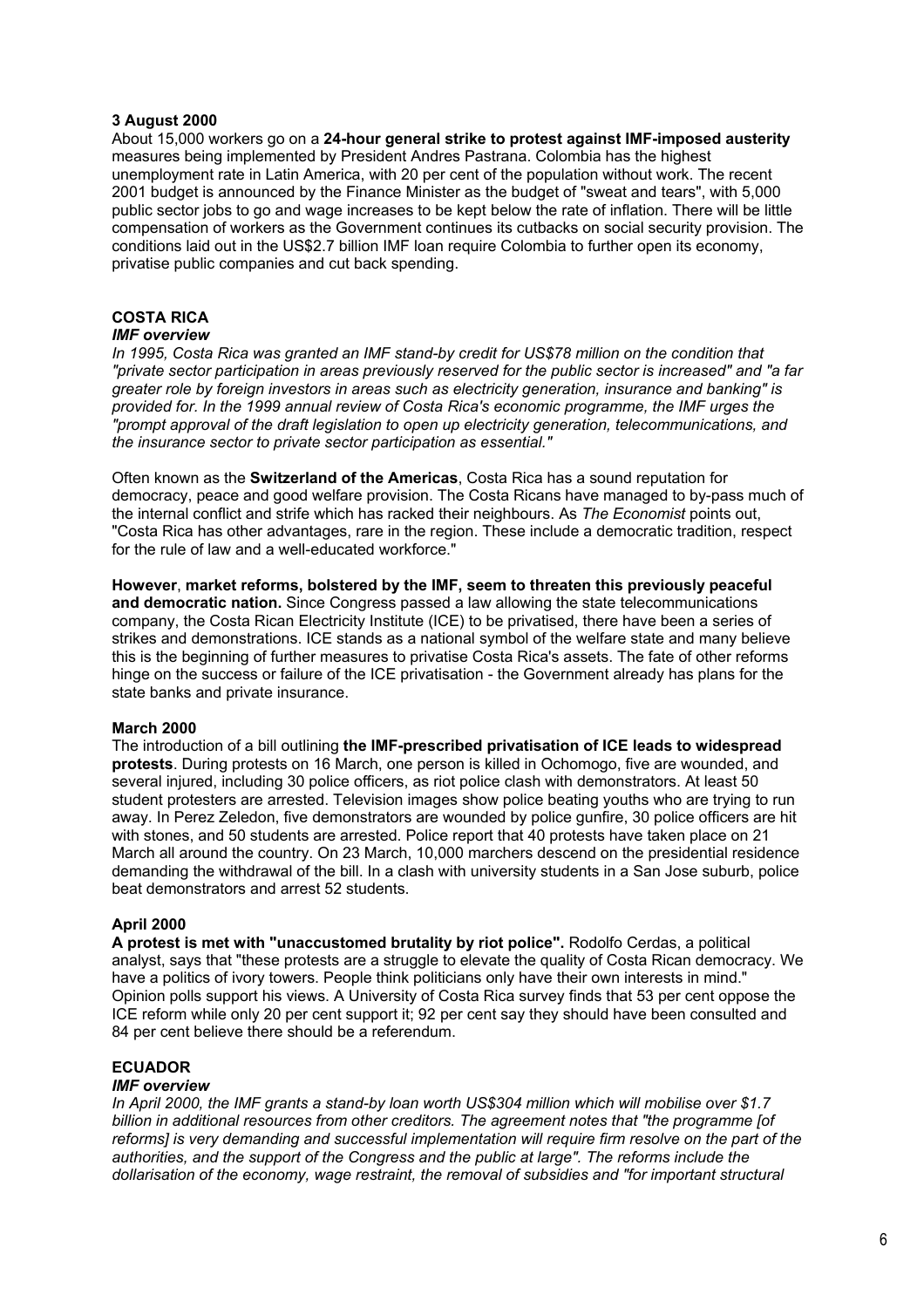*reforms in the labour market, the oil sector, and privatisation". In the first review of this agreement, the "directors were encouraged by the steps taken to inject more flexibility in the labour market, increase private sector participation in the economy, as well as the commitment to phase out price regulations on domestic fuels and electricity. It was also noted that a more liberal trade regime would complement these reforms."* 

## **7 January 2000**

**Delays in negotiations with the IMF leave the Government without the means to reactivate the economy**. The deepening economic crisis, and the social instability it causes, results in the elected President, Jamil Mahaud, declaring **a state of emergency** to contain growing protests. The crisis, which has been escalating for a year, leads to consumer prices rising by more than 60 per cent and a 7 per cent decline in economic growth. Confidence in the Government falls sharply, with the national currency, the sucre, losing 21 per cent of its value. The state of emergency allows the administration to avert demonstrations which it believes are "interested in destabilising the government", preventing groups from congregating and giving the authorities power of dispersal.

## **10 January 2000**

Lawrence Summers, US Treasury Secretary, pledges full support for Ecuador, saying that Bill Clinton has phoned Mahaud to offer his support in the growing climate of instability. Summers says that the "achievement of stability and confidence in Ecuador was very much in the interests of the US" and that the IMF is likely to send a team of delegates to the country.

In Quito, military chiefs publicly throw their support behind the President, dispelling international fears of a coup attempt. They reject "any attempt to break the legal order" and call for a solution "within the constitutional and democratic framework".

### **15 January 2000**

Organised by the Confederation of Indigenous Peoples, **40,000 Indians plan a week of protests, including a march on Quito and other major cities, against the Government's IMF-prescribed policy reforms**. Ecuador's Government deploys 35,000 soldiers and police to control the situation.

The protesters call for the President's resignation, an end to the reforms urged by the IMF, including the dollarisation of the economy, and for an end to economic instability. Blanca Chancosa, one of the leaders, says that the President "has not had the political will to fix the country. He does not have the capacity. Let him step aside so that the people can designate other persons more honest and with a will to carry out a new form of government."

## **22 January 2000**

**About 3,000 protesters occupy Ecuador's Congress building while more than 10,000 protest outside**. The involvement of military guards, which allow the protesters inside, fuels speculation of a possible coup attempt despite reassurances from Carlos Mendoza, head of the armed forces. Protesters also surrounded the supreme court despite police attempts to disperse them with tear gas. In Guayaquil, Ecuador's second largest city, demonstrations become violent, leading to several injuries. Protesters claim that the Government's plan to scrap the national currency and adopt the dollar will further impoverish the country. A statement from the White House rejects "the actions of those who have occupied the Ecuadorian National Congress and are seeking to establish an unconstitutional regime". Other nations across the continent also condemn the actions of protesters claiming that they are tantamount to an attempted military coup.

Mahaud flees the Presidential Palace and **the military take power**. With an armed guard of troops loyal to him, Mahaud goes into hiding after a week of demonstrations and a retraction of Mendoza's previous statement in support of the government.

## **23 January 2000**

Mahaud's vice-president, Gustavo Noboa, becomes the new President in a special session of Congress in which the military junta hands back power. However, leaders of the protest movement oppose Noboa's succession, saying he is in the pockets of the IMF and the US. Antonio Vargas, one of the indigenous leaders, denounces Mendoza for betraying the protesters, who want to create a new form of government to target corruption and poverty. He also says that Noboa has only been installed after pressure from Washington.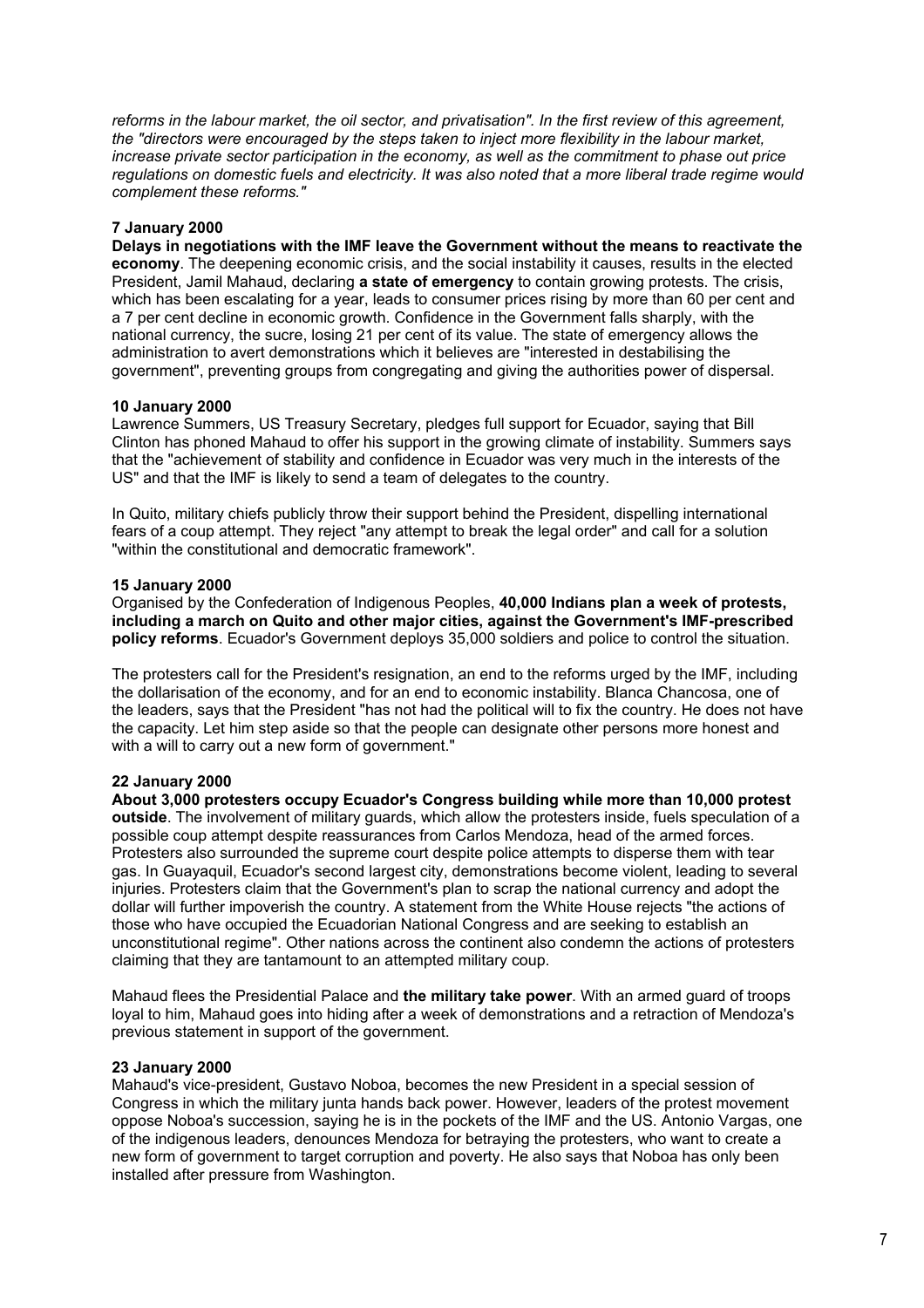**Noboa confirms that he wil**l **continue with the IMF-advised reforms** and hopes to bring the country back to stability, especially with the backing of the military. The *Financial Times* suggests that Noboa will enjoy more support from Congress and from business, especially after the "country's brief flirtation with a return to a dictatorship after 20 years". However, the report says that unless the new President wins the support of the protesters, who oppose the IMF reforms, he too will face a rough ride.

#### **March 2000**

In order to qualify for an IMF loan, the Government introduces a package of new laws to reform the labour market and the financial sector, increase privatisation efforts, provide oil pipeline permits and, controversially, dollarise the economy.

#### **May 2000**

The National Educators Union goes on strike for five weeks over the proposed IMF cuts in spending and salaries. Noboa says he will take a tough stance: "I'm willing to go all the way with this. If they want to strike for a year, let them do it. We're not going to back down." Protests by teachers in Quito are dispersed by riot police using tear gas.

#### **June 2000**

Noboa grants an amnesty for all civilians and military personnel who took part in the military coup in January. He explains that the amnesty is an effort to keep the peace in Ecuador. The Government removes fuel price subsidies in line with their IMF agreement, resulting in the rise of petrol prices. Noboa tries to explain to critics that "we did the best we could for all the Ecuadorian people, and in accordance with the IMF".

### **15 June 2000**

**Ecuador's new President faces his first general strike, organised by trade unions and church groups, against continued IMF economic reforms**. Wilson Alverez, president of the Workers United Front, a union umbrella group, says, "We're going to take to the streets to reject the economic package, reject the miserable increases in salaries and the hikes in fuel and electricity costs." Among those striking are more than 30,000 doctors, who stage a 72-hour sit-down protest, as well as teachers, oil workers, and other public sector workers.

In Quito, protesters who try to march on the government palace are met with tear gas and riot police. One passer-by receives a bullet wound. In Guayaquil, a bomb explodes outside Citibank and demonstrators are dispersed with tear gas.

On a trip to London, Nina Pacari Vega, the Pachakutic leader (the political party set up by indigenous groups), says that the economic reforms are unconstitutional and have triggered sharp price increases. "Dollarisation isn't the most viable way to bring about economic recovery."

#### **26 June 2000**

The *Financial Times* reports that Noboa was recently visited by Thomas Pickering, the US state department number three, and by Cesar Gaviria, the head of the Organisation of American States, who both call on the armed forces to uphold the constitution, and for certain military officers to face discipline after January's events. The report also outlines how the President is trying to win political support for the IMF-imposed economic reforms, promising consultation with indigenous groups and highlighting the benefits reforms will bring to the country. But opponents of the reforms remain entrenched and want plans for dollarisation and privatisation scrapped. Noboa sees an 8 per cent drop in the polls, with only 43 per cent of the population backing his Government.

## **7 August 2000**

Passage of the IMF dollarisation bill through Congress continues to provoke controversy and results in violent exchanges and physical fighting in the Congress chamber. The bill causes great rifts within parties and between members of Congress.

#### **10 August 2000**

Noboa fails to gain military support to dissolve Congress and end political wrangling about the IMF reforms. Although military leaders reject the plan to dissolve Congress, the attempt by Noboa shows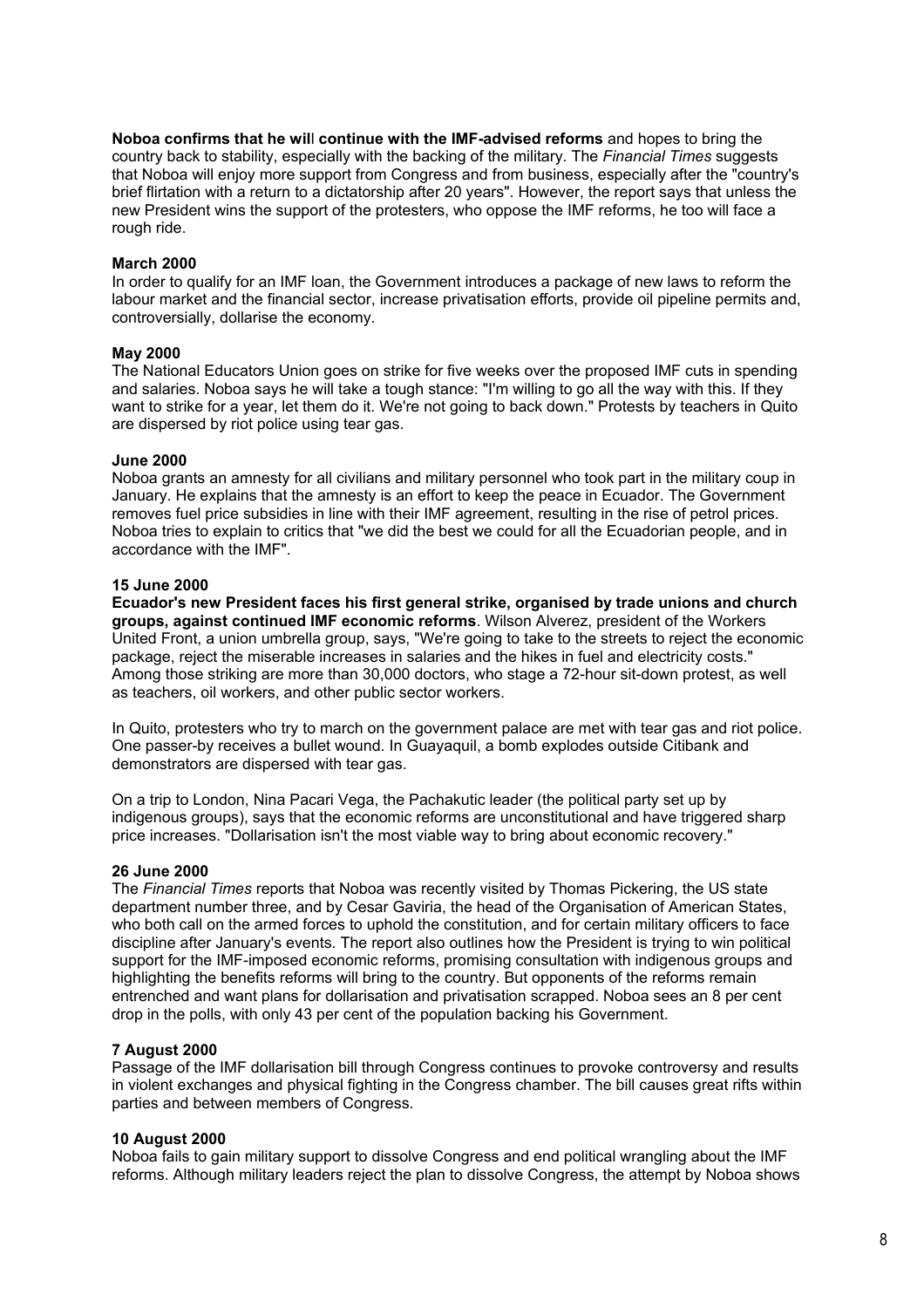he is increasingly worried by political and economic instability. In a separate move, however, Noboa wins collective agreement for his cabinet's resignation.

### **29 August 2000**

The Confederation of Indigenous Peoples (Conaie), which was instrumental in the downfall of the last President, calls for a popular uprising against Noboa. Condemning the IMF reforms, and saying that Ecuador will become a colony of the US, the organisation plans a series of strikes.

### **9 September 2000**

Ecuador formally adopts the dollar as its currency. The IMF states that "dollarisation has proceeded rapidly and has calmed the financial markets".

### **12 September 2000**

Ecuador's transition to the dollar turns into chaos as, due to bad planning, many people are left without the means to buy or sell. Although trading is now meant to be in dollars, many small shops and stall-holders have been left without coins to exchange. Roberto Aguirre, an economist, says that the Government has rushed dollarisation and has not planned the switch thoroughly enough. "There has been a lack of foresight by the Government in not providing coins in time and in sufficient amounts."

## **HONDURAS**

#### *IMF overview*

*The IMF grants a US\$21 million loan on 7 June 2000 under the PRGF. The IMF urges the Honduras authorities "to proceed quickly with structural reforms, especially the privatisation of telecommunications and electricity distribution and the reform of the social security and pension system". On 10 July 2000, Honduras receives US\$900 million in debt relief under the Enhanced HIPC Initiative in "recognition by the international community of the country's progress in implementing reforms in macroeconomic, structural and social policies".* 

#### **May - July 2000**

**A series of strikes hit the country, demanding an end to IMF public service cuts**. On 12 May, 8,000 hospital workers strike to demand a pay-rise, affecting 28 hospitals and 500 clinics. Riot police are deployed in and around public hospitals to maintain order. On 26 June, thousands of workers take part in a national strike demanding an increase in the minimum wage. Protesters block main roads and the state-run port company, and a number of banana plantations are closed. On 27 July, thousands of secondary school teachers go on strike over unpaid wages, affecting about one million pupils. Teachers have not been paid since February.

## **August 2000**

**A 24-hour general strike on the 24 August opposes IMF backed economic reforms**. The Government's plans to privatise state-owned electricity, telecommunications and social security sectors to comply with IMF requirements cause disruption to education, transport and health services. Organised by the Popular Bloc, and comprising farmers, workers and students, the protest closes universities, affecting 60,000 students, and blocks services at hospitals and major highways.

#### **KENYA**

#### *IMF overview*

*On the 28 July 2000, the IMF resumes lending to Kenya with a US\$198 million PRGF loan. The loan is in recognition of the Government's renewed programme to address the causes of financial instability and low growth, namely "stop-go macroeconomic policies [and] slow structural reform". These policies include "macroeconomic and structural reforms civil service reform [and] privatisation*".

## **April-May 2000**

**A peaceful demonstration calling for debt relief and an end to IMF conditions ends in violence and arrests of church leaders**; 63 protesters, including 13 nuns and 2 priests, are arrested at a debt cancellation march in Nairobi. The march, organised by the Kenyan Debt Relief Network (KENDREN), a network of church groups, human rights organisations and the Green Belt Movement, was peacefully making its way to the offices of the World Bank's Representative to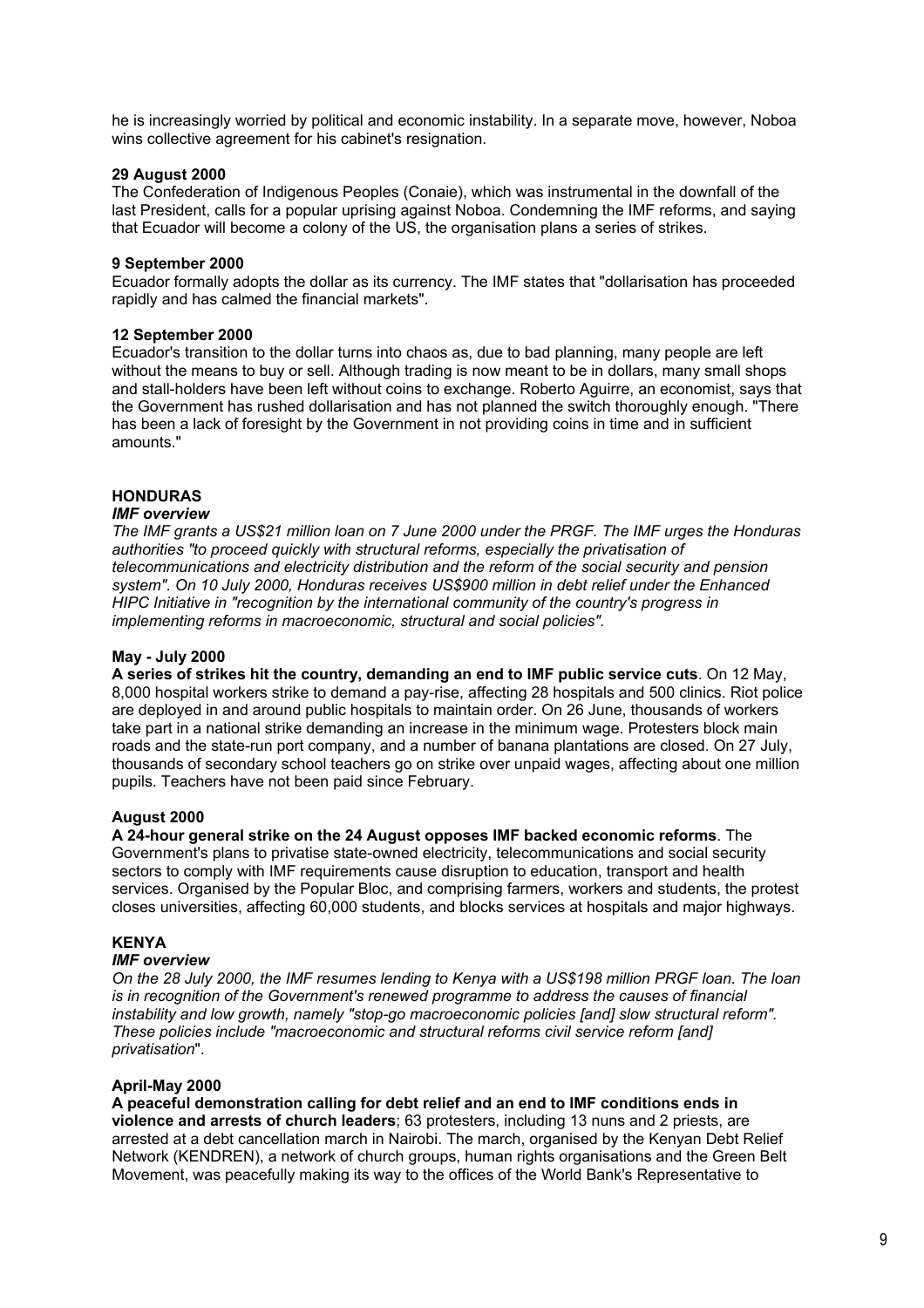present a letter to end Kenya's debt. Riot police arrive at the end of the march and "broke up the protest with clubs and tear gas, violently hauling marchers into a waiting vehicle". There are several injuries, including children and an Islamic sheik (priest). Spokespersons among the group say it is the first time the Kenyan authorities have dared to jail a Roman Catholic priest and nuns. The protesters are eventually released on bail and, at their court hearing on the 22 May, the charges are dropped.

Brother Andre of the Divine Word Missionaries, one of the arrested marchers, says in a recent letter, "The IMF and World Bank have power over the financial decisions of poor countries. Often poor countries have totally lost their autonomy. They are often recolonised, with the powerful countries dictating the terms."

The Stakeholders Support Group (SSG), formed by Kenyan opposition party members, lawyers and NGOs, protests against the IMF's resumption of lending to the Government, saying the administration has not made the necessary reforms to stamp out corruption. The Government claims it has made all the reforms required by the IMF and World Bank, but the SSG wants any new aid tied to constitutional reform. There are fears that President Daniel Arap Moi will try to hold on to power after his term of office runs out in 2002, and the SSG accuses the British government of pressuring the IMF to resume lending in order to keep him in power.

## **August 2000**

President Daniel Arap Moi complains **that the conditions imposed by the IMF and World Bank for their new aid programme to Kenya are too harsh**: "We have been paying our debts for the past nine years but have not received anything in return. Our economic growth will definitely slow down as a result of the conditions. These conditions are the toughest ever imposed on Kenya."

The IMF senior advisor for Africa, Jose Fajgenbaum, defends the terms of the loan approved by the IMF in late July. He says, "Complaints that the loan conditions infringed on Kenya's sovereignty were an exaggeration", adding that "the reporting requirements attached to the aid package were normal. They were the same as had been expected of Kenya as part of previous IMF aid programmes."

### **MALAWI**

#### **IMF overview**

*The IMF grants US\$10.6 million credit on 25 October 1999 under ESAF. The Malawi government is warned in the agreement that "structural reforms will be critical in achieving success and in accelerating the mobilisation of committed external assistance. Directors [of the IMF] urge the [Malawi] authorities to accelerate the pace of structural reforms." Malawi reached decision-point in the Heavily Indebted Poor Countries Initiative (HIPC) December 2000.* 

#### **15 May 2000**

**Protests opposing IMF conditions end in violence**. Trade unionists and human-rights activists try to march to the New State House, where a Consultative Group of western donor countries are meeting government officials. The protesters, carrying placards protesting against the effects of SAPs, are stopped by police. They are then dispersed by tear gas.

### **NIGERIA**

## *IMF overview*

*On 4 August 2000, the IMF approves a stand-by credit worth US\$1,031 million for Nigeria's 2000-01 economic programme. The IMF notes "An acceleration of the implementation of structural reforms is urgently needed, including to tackle serious deficiencies in the provision of power,* 

*telecommunications and petroleum that are obstacles to growth." While stressing the need for an adequate privatisation framework, they urge that "there should be no delays in this urgent task". They warn that this "will require diligence and resolute efforts by the authorities to overcome evident weaknesses in institutional capacity".* 

*Despite the democratic elections in May 1999 of Nigeria's new President, Olusegen Obasanjo, the country has continued to experience protests and riots calling for an end to IMF-induced fuel price rises.*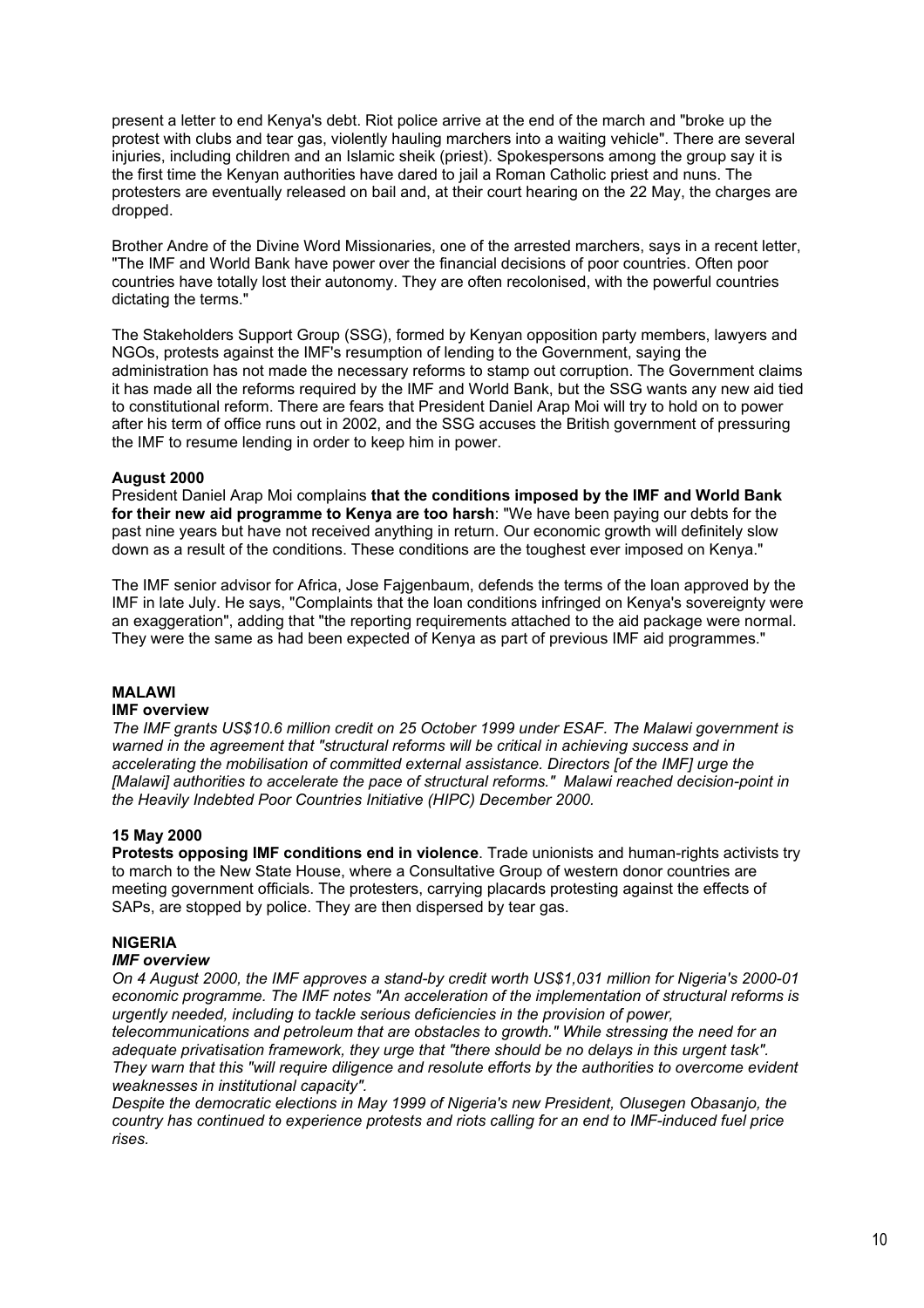### **December 1999-January 2000**

**Civil society groups show dismay that their elected president is continuing with the unpopular IMF-advised policies**. Nigerian newspapers report the "same old story", with Obasanjo planning to deregulate the oil sector and raise petrol prices.

M Arigbede, national co-ordinator of the Nigerian Poverty Eradication Forum, says that Obasanjo is succumbing to IMF and World Bank pressure to implement the policy: "Obasanjo is pretending that he is taking a decision in the interest of the people. That is deceitful. Deregulation is going to compound the poverty situation immensely."Adams Oshiomhole, a union leader, says, "We are on a mission to rescue the president [who has] been hijacked by the IMF and the World Bank. This country belongs to Nigerians."

The Nigeria Labour Congress (NLC) takes 5,000 workers on a march to show their opposition to the deregulation of the oil sector. They march on Aso Rock, where they are attacked by armed police. Gani Fawehimi, a lawyer and human rights activist, says, "It is sad and ironic that Obasanjo's regime, which was brought into power by democratic process, is now unleashing autocratic violence on the representatives of labour who are protesting against the plan of the regime to increase petroleum from January 2000. The employment of force by the Nigerian Police, which is directly under the president, against unarmed protesters, amounted to a violation of the constitution of this country, particularly the fundamental rights of peaceful protesters."

Previously, the National Economic Intelligence Committee warned that deregulating the oil sector "may compound rather than relieve the situation" and suggested a number of measures to prevent "importers making huge profits at the expense of the country and its ordinary citizens". These include consultation with labour representatives and the passing of an appropriate legislative framework to channel benefits of deregulation back into the country. It stresses that raising the price of oil will aggravate an already volatile situation.

### **June 2000**

**The Government continues with the IMF-advised fuel price hike, and in response Nigeria is crippled by the most serious general strike since the end of military rule**. Oil workers are joined by public sector and transport staff while Lagos port and highways are blockaded, and both international and domestic flights disrupted, and all petrol stations closed. Sporadic violence is reported across Nigeria's cities, leading to several deaths. In Abuja, two police stations are burned down.

Kwesi Owusu, Head of the Jubilee 2000 Africa Initiative, says, "Popular outrage alone does not change the minds of governments under such tremendous pressure from the IMF to implement stringent measures that are at odds with what this country and its people desperately need." He adds that "they [the IMF] are now hell bent on squeezing the last drop of blood out of a new democratic government that is struggling to restore social and economic stability".

## **July 2000**

The Nigerian House of Representatives adopts a non-binding motion urging the federal government to suspend all activities in respect to the IMF loan. The speaker, Umar Ghali Na'Abba, calls for a full disclosure of information about the IMF and its relationship with Nigeria: "It is only then that we can be properly equipped to delve into these things."

## **16 August 2000**

**Despite securing the IMF loan, the Nigerian Assembly is concerned about further IMF-advised privatisation**. The Assembly starts a "privatisation consultation", stating that the previous privatisation programme was inadequate due to the "absence of a complete and properly attuned legal framework". Nze Chidi Duru, the chairman of the House Committee on Privatisation, also observes that "the stringent opposition to privatisation was generally from workers and the labour unions [but] today the array of complaints has broadened to include many other shares of opinion including estate surveyors and valuers, engineers, shareholders and many others". In a linked venture, the Assembly introduces a bill to repeal the previous privatisation laws and "for the suspension of the privatisation exercise until an adequate legal framework was provided".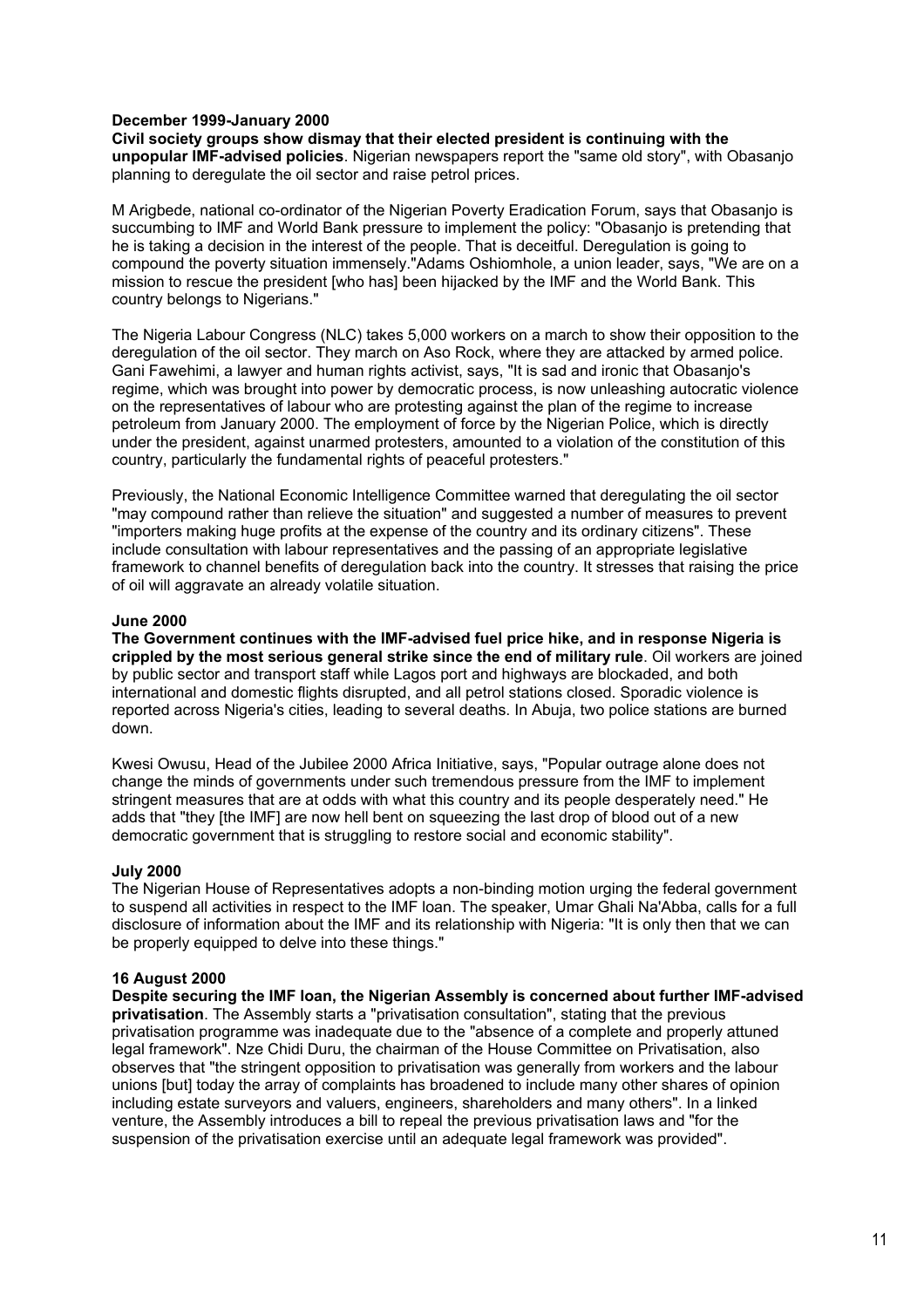James Mutethia, a Nigerian journalist, notes that "African countries are being asked to impose austerity measures on the populations, to sell state-owned enterprises to foreign multinationals and give up more and more of their political independence - those who accept the conditions are offered more loans and shown as good examples to the rest. Those who do not are subjected to more subtle economic pressure." The report continues, "In order to qualify for more aid and loans, the governments in these countries have implemented one austerity measure after another. The governments have only refused to implement more measures when it became politically explosive with workers organising protests and strikes. Yet the IMF has argued that they have not done enough. The upshot of the austerity measures has been that these governments have diverted money from development and expenditure on social services to debt repayments."

## **PARAGUAY**

#### *IMF overview*

*In last year's annual review of Paraguay's economic programme and performance, the IMF expresses its disappointment at the Government's "lacklustre performance" resulting from "the failure to implement needed structural reforms". They offer the following advice: "Directors underscored the importance of sequencing structural reforms appropriately while proceeding with the necessary changes in the civil service and the social security system. They also expressed concern over the high level of the minimum wage vis-a-vis Paraguay's major trading partners, and noted that the rigidities embodied in present labour market arrangements would become more evident as the economy opened itself to world trade. Directors therefore urged the authorities to proceed with the necessary labour reforms."* 

### **28 September 1999**

In an address to the IMF and World Bank, Federico Antonio Zayas Chirife, Governor of the Bank for Paraguay, states how "we [Paraguay] wish to reaffirm here today that the Paraguayan people are committed to defending our Republic's democracy and its institutions and are willing to undertake a successful structural transformation of our society and national economy."

## **June 2000**

**Protesters clash with police in demonstrations against 'non-negotiable' IMF reforms**. Protesters call a 48-hour general strike against the Government's plans to privatise its telephone, water and railroad companies. In Asuncion, over 20 people are injured and five arrested as riot police attack them with truncheons. In a linked protest in the east district, 300 protesters are dispersed with water canons while two buses are set on fire at the bus terminal. Nearly half of the capital's shops are closed and residents are transported in military vehicles as protesters block public transport routes. A presidential spokesperson says that the policies were 'non-negotiable' because the Government needs to meet IMF targets to access up to \$400 million in loans from the World Bank.

#### **SOUTH AFRICA** *IMF overview*

*In this year's annual review of South Africa's economic policies, the IMF notes "the extremely high level of unemployment" and urges the Government to accelerate "structural reforms, increase domestic investment, attract foreign investment, and enhance efficiency". This challenge will require "faster and deeper implementation of the reforms, most notably in the areas of labour market reform, trade liberalisation, and privatisation."* 

## **1 February 2000**

**The Congress of South African trade unions (COSATU) begins a programme of mass actions to protest against rising unemployment and labour market reforms**. The strikes are planned to stretch over five weeks and be staggered over different sectors, beginning with automobile, textile, metal and leather industries and followed by the public sector. Since the end of apartheid in 1994, COSATU has helped introduce labour laws which protect the right of workers. But recent attempts by the Government, encouraged by the IMF, to implement wage restraint and labour flexibility - in order to attract foreign investment - have meet widespread opposition. The unions believe that the Government is liberalising the economy too quickly without making adequate provision for redundancies and job maximisation.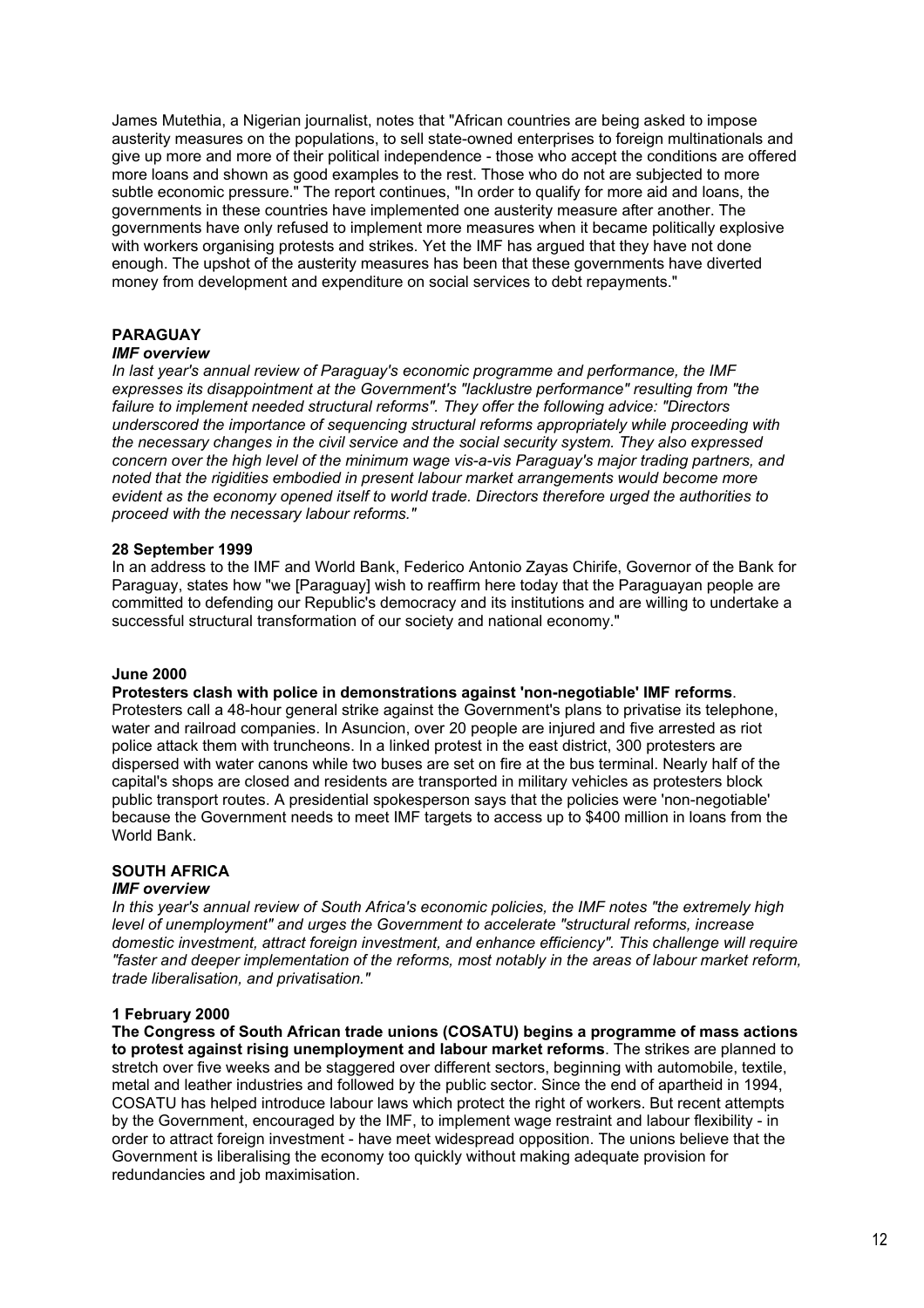Gerrie Bezuidenhout, policy executive at SACOB, the South African Chamber of Business, says, "The government is sticking to what is generally seen as sound economic policy but the improvement in the economy has not translated into jobs." Unemployment is estimated at 35 per cent.

Recent Government reforms have been praised by the IMF but have put increasing pressure on the alliance between COSATU, the ruling ANC party and the South African Communist Party, risking its continued stability. Government plans include the amending of labour laws, which the ruling alliance has spent the last five years putting in place, saying they are too "worker-friendly" and discourage investment and employment. Opposition leaders believe that President Mbeki's hard line on leftwing labour activists, his support for inflation targeting and his plans to accelerate the restructuring of state assets will jeopardise "the glue that holds together the alliance of the ANC".

## **16 April 2000**

**Protest outside the meeting of IMF and government officials**. One of the protesters, Trevor Ngwane, a city councillor from the Soweto township, says, "Many of those debts were used to buy weapons and suppress the people during apartheid. So we are paying twice for it - once with our lives, and now with an inability to fund critical social services. Instead of building health clinics the Government is selling off zoos and libraries to stay in the good graces of the IMF."

### **August 2000**

South Africa's Finance Minister, Trevor Manuel, says that the main challenge for developing countries is to create an alternative model to global trade and financial institutions such as the World Bank and IMF. Manuel is chair of the 2000 Annual Meetings in Prague and says he will use the opportunity to help the cause of developing countries. But he also notes that "no one has come up with an alternative model so far", and until developing countries suggest ways of reforming the institutions, they shouldn't "whinge".

### **ZAMBIA**

#### *IMF overview*

*The IMF grants a three-year ESAF loan worth US\$349 million on 26 March 1999 on the condition that "the Government will increase reforms in the areas of privatisation, public service, and monetary and banking supervision". On 27 July 2000, the IMF approves an additional US\$13.2 million PRGF loan. The agreement affirms that "the [Zambian] authorities intend to pursue a prudent monetary policy and to limit the credit to public enterprises [and] complete the transition to a private-led economy, including the privatisation of the remaining public utilities and the operations of the oil sector."*

#### **9 February 2000**

Zambia's President, Frederick Chiluba, **blames the IMF for the economic problems** of his country, stating that reforms which were meant to bring prosperity to the country have only brought unemployment and a rise in poverty levels. He says that western countries have told Zambia "to do certain things" to help the economy, which would lead to increased economic stability. He adds, "Then we are told, No, No, No, Africa needs to embrace the spirit of partnership with NGOs, but where I come from, ZCTU also wants increased wages. And then the IMF says do not give them, we do not know which way to go. The problem we have in Africa is that we are rushing reforms as if that is the only panacea to the problems." He says that if reforms are rushed and not understood by the people, they may not help at all.

#### **26 April 2000**

**Scores of protesters, demanding an end to IMF SAPs, are dispersed by armed riot police in Lusaka**, Zambia's capital, after trying to picket the hotel were IMF and government officials are meeting. Organised by a leading civil society group, Women for Change (WfC), the protesters blame the IMF and World Bank for continued poverty in their country. "The IMF are killing us, especially women and children," says Emily Sikazwe of WfC. In a separate report, Sikazwe explains, "If you want to see the impact of structural adjustment on Zambia go to the University Teaching Hospital", the capital's largest hospital. The conditions are awful, she says, and the wards are full of BIDs (Brought In Dead). She goes on to explain how IMF and World Bank privatisation policies have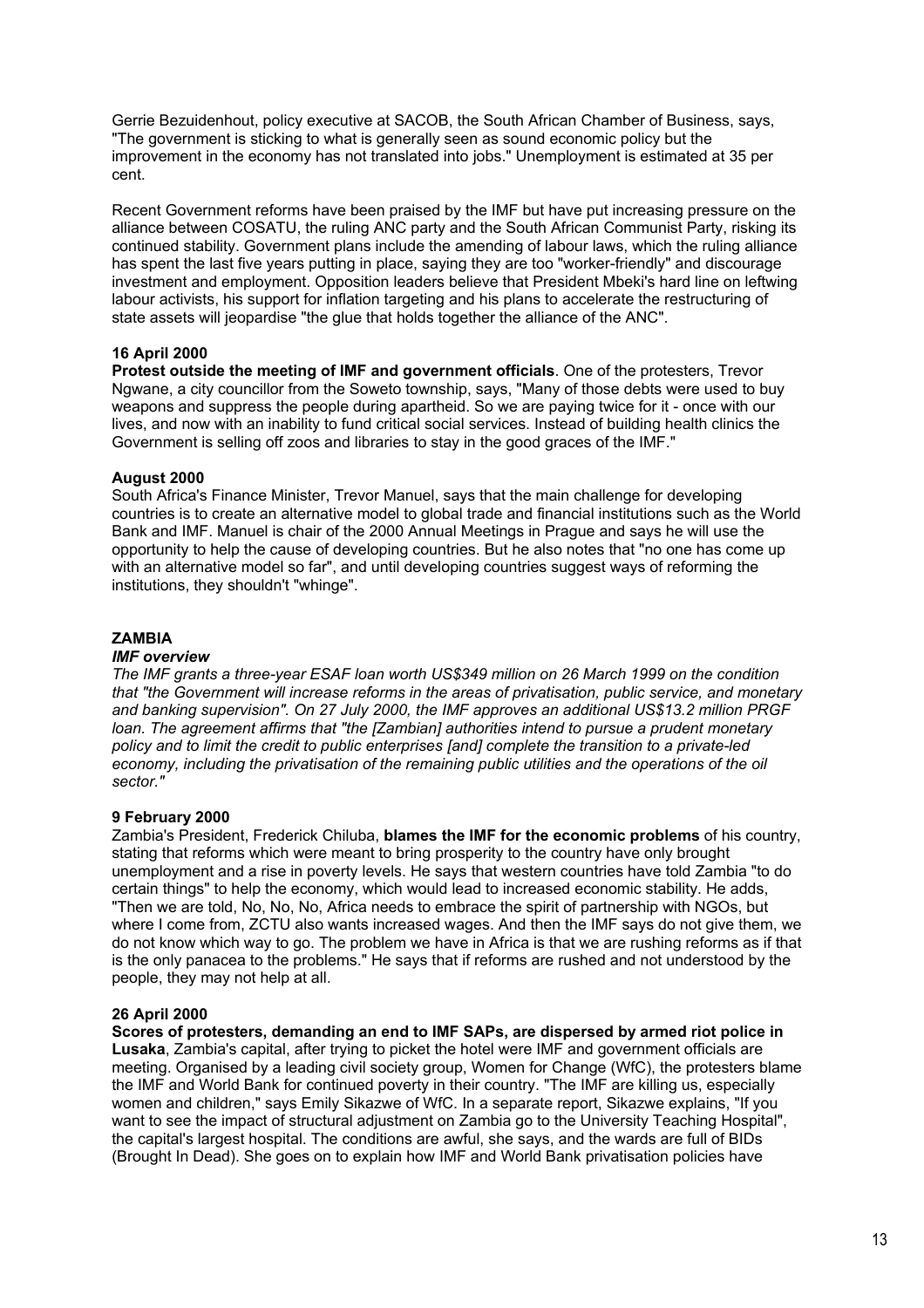resulted in more than 60,000 people losing their jobs and 420,000 falling into destitution. She says that "SAPs cause poverty".

## **August 2000**

**The IMF urges Zambia to put economy ahead of politics**. IMF First Deputy Managing Director, Stanley Fischer, says that Zambia faces hard decisions ahead of next year's elections and urges the Government not to put politics ahead of economic sense. "I leave Zambia optimistic but cautious. It is hard to take bold economic decisions in an election year. It is easy to throw away what you have built in five years to achieve short-term gain when the long run needs are very clear."

## **December 2000**

Zambia reached decision-point in the Heavily Indebted Poor Countries Initiative (HIPC).

*The World Development Movement (WDM) is an independent membership organisation that undertakes research and advocacy on policies to support the world's poor.* 

*Contact WDM at: 25 Beehive Place, London, SW9 7QR, United Kingdom Tel: 020 7274 7630 Fax: 020 7274 6098 Email: [campaigns@wdm.org.uk](mailto:campaigns@wdm.org.uk) Website: [www.wdm.org.uk](http://www.wdm.org.uk/)*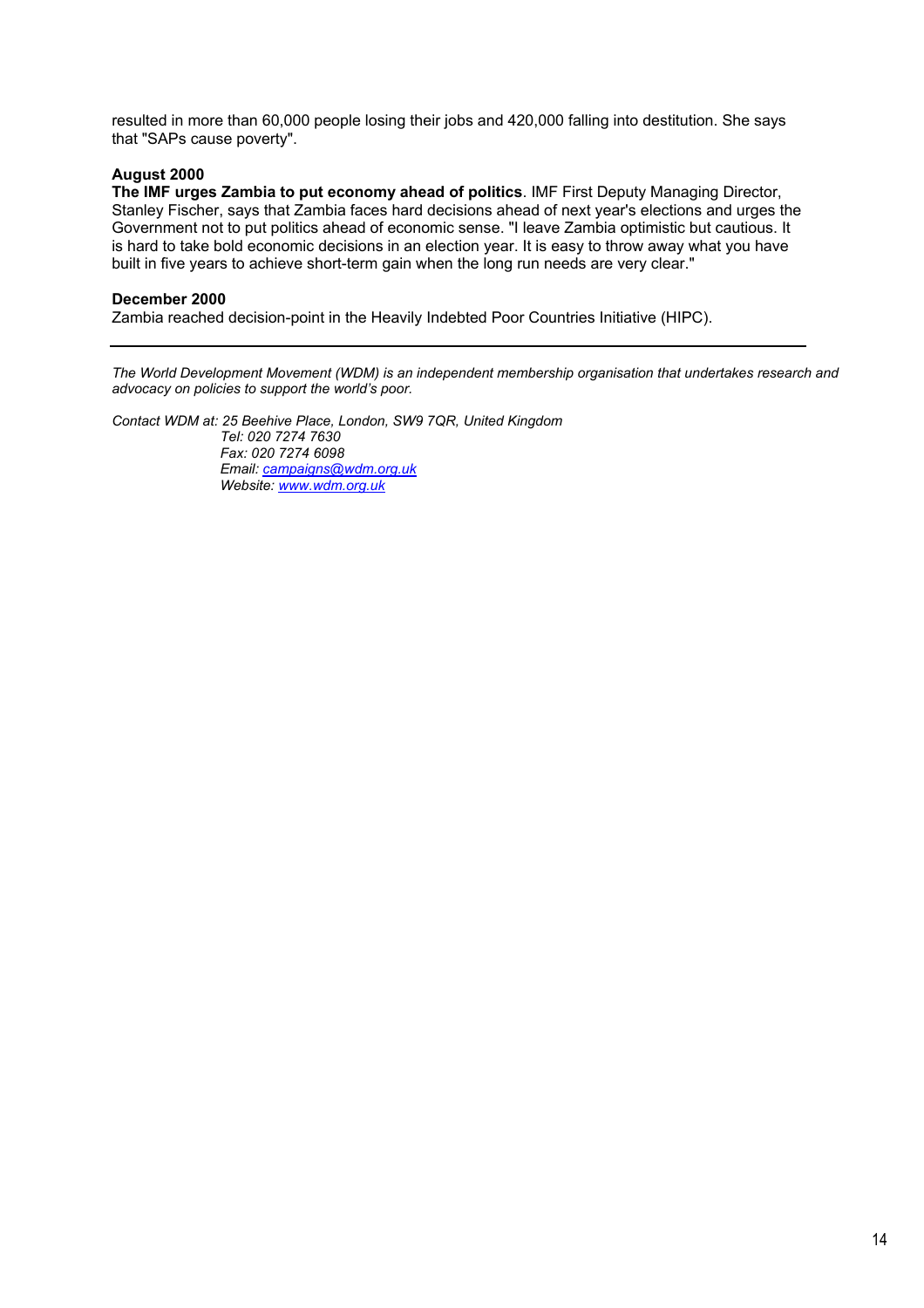## **Further information**

## **Introduction**

'Unwrapping the PRSP: can the IMF deliver its poverty reduction promises?', World Development Movement, June 2000.

'Still Sapping the poor: a critique of IMF poverty reduction strategies', World Development Movement, June 2000.

## **Argentina**

'IMF approves US\$7.2 billion three-year stand-by credit for Argentina', IMF Press Release, 10 March 2000.

'Argentina memorandum of economic policies', IMF Press Release, 14 February 2000.

'Argentina leader gets tough on unions', *Financial Times*, 20 January 2000.

'Argentina's labour reform laws passed', *Financial Times*, 28 April 2000.

'Urgent social demands weigh upon new president', IPS, 17 May 2000.

'Argentine unions call for strike to protest IMF austerity plan', AFP, 31 May 2000.

'Government adjustments trigger massive protest', IPS, 31 May 2000.

'Argentina swept by wave of despair over economy', *Financial Times*, 17 August 2000.

'Massive support for Argentine general strike', BBC News Online, 9 June 2000.

'Argentine teachers and scientists strike', BBC News Online, 29 August 2000.

'Landmark court ruling condemns Argentina's illegitimate debt', Jubilee 2000, 7 August 2000. **Bolivia** 

'IMF approves three-year arrangement under the ESAF for Bolivia', IMF Press Release, 18 September 1998.

'IMF approves second annual PRGF loan for Bolivia', IMF Press Release, 7 February 2000.

'IMF and IDA support US\$1.3 billion debt service relief eligibility for Bolivia under enhanced HIPC', IMF Press Release, 8 February 2000.

'IMF approves second annual PRGF loan for Bolivia', IMF Press Release, 7 February 2000. 'Cochabamba - water war', Public Services International Research Unit Reports, June 2000. 'Clashes in Bolivia', BBC News Online, 5 February 2000.

'Scattered protests in Bolivia', BBC News Online, 12 April 2000.

'Bolivia protests claim further lives', BBC News Online, 10 April 2000.

'Banzar, the siege and the market', IPS, 21 April 2000.

'Bolivian civil society asserts demand for involvement in fight for debt cancellation and poverty reduction', Jubilee 2000, 16 May 2000.

## **Brazil**

'Letter of intent from Brazil', IMF Press Release, 20 April 2000.

'IMF completes Brazil Fifth Review', IMF Press Release, 31 May 2000.

'Brazil says: take the creditors to court for causing the debt crisis', Jubilee 2000, 29 April 2000.

'One million vote on debt in Brazil', Jubilee 2000, 8 September 2000.

'Brazilian campaigners hold referendum on debt', Jubilee 2000, 1 September 2000.

## **Colombia**

'IMF approves three-year extended fund facility for Colombia', IMF Press Release, 20 December 1999.

'IMF completes first Colombia review', IMF Press Release, 7 September 2000.

## **Costa Rica**

'IMF approves stand-by credit for Costa Rica', IMF Press Release, 29 November 1995. 'IMF concludes Article IV consultation with Costa Rica', IMF Press Release, 26 October 1999.

'Chip shop afire in Costa Rica', *The Economist*, 8 January 2000.

'Costa Rica divided as market reforms do what wars could not,' *Financial Times*, 6 April 2000. **Ecuador** 

'IMF approves stand-by credit for Ecuador', IMF Press Release, 19 April 2000.

'IMF completes first Ecuador review', IMF Press Release, 28 August 2000.

'Ecuador president imposes state of emergency', *Financial Times*, 7 January 2000.

'Summers promises help for Ecuador', *Financial Times*, 10 January 2000.

'Ecuador Indians planning massive protests', *Financial Times*, 15 January 2000

'Ecuador Congress overrun as Indian protests mounts', *Financial Times*, 22 January 2000.

'Ecuador's president flees palace amid riots', *Financial Times*, 22 January 2000.

'Ecuador Indians angry at betrayal', BBC News Online, 23 January 2000.

'Ecuador leader pledges stability', *Financial Times*, 25 January 2000.

'IMF loan to Ecuador', SAP Alert, Globalisation Challenge Initiative, 20 June 2000.